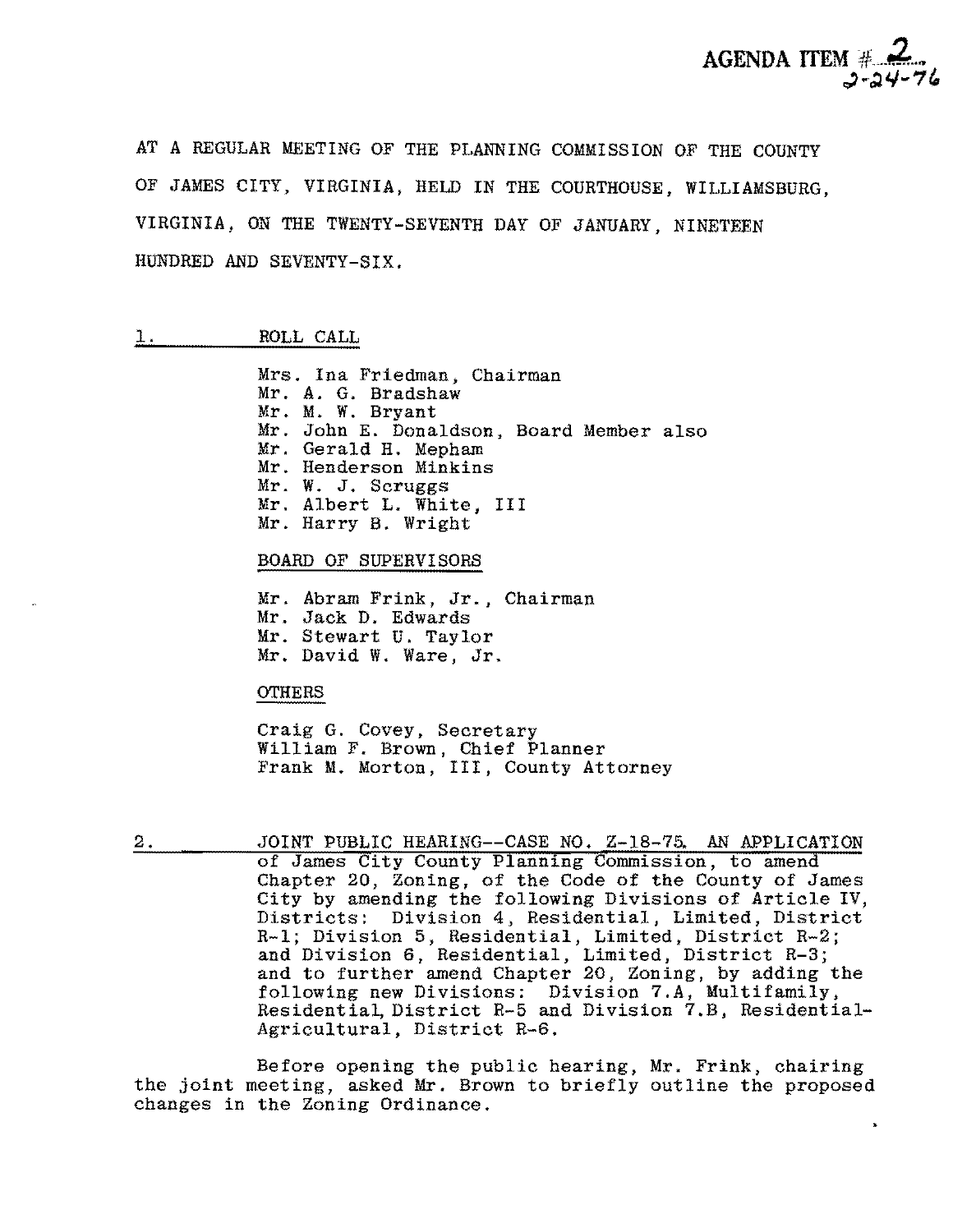Mr. Brown explained that the changes were in legislative format so that it would be easy to see exactly what is proposed. There were three main changes which were outlined by Mr. Brown; which were changes to the minimum lot size, establishment of a multifamily housing district and the removal of multifamily housing as a permitted use in the R-2 and R-3 zones; and third a new residential/agricultural district, R-6, is proposed to be established. Mr. Brown pointed out that the proposed changes did not affect any existing housing in the County and did not in any way affect the zoning requirements in the A-I district.

Following Mr. Brown's opening remarks, the Chairman opened the joint hearing to receive public comment.

Mr. Ralph Gill spoke stating that he agreed with the creation of the multifamily district.

Mr. Robert Hornsby spoke in favor of the ordinance stating that it appeared to be a good ordinance yet he wanted to be on record indicating that the people who would be affected should be allowed to reserve the right to continue some multifamily development in a coordinated way with their single-family areas. Pointing to the national trend toward higher density with more open space, Mr. Hornsby stated that it is difficult to determine what the market may demand and that flexibility is needed in order to allow development interest to respond to market conditions.

Mr. Wesley Sheldon asked why one acre was required per single-family home.

Mr. Brown responded that the present twenty thousand square feet required per minimum lot has not proven to be adequate in most cases where extended use of septic systems is required due to the remoteness of the lot from available public sewer lines. Mr. Brown further stated that the one acre requirement was a recommendation for consideration but could be reduced some and still not cause a public health or safety problem for individual lot owners.

Mr. Jack Barnett pointed out that most development is occurring in large subdivisions because no provisions have been made by the County for the easy purchase and development of singlefamily properties in small subdivisions. The need for public sewer prior to the development of subdivisions is according to Mr. Barnett caused by the hysteria of residents of such places as First Colony and Chickahominy Haven. The need for sewer throughout the County may be just a crystal ball guess since technology is changing so rapidly it may out mode the conventional sewer line as a future means of waste disposal.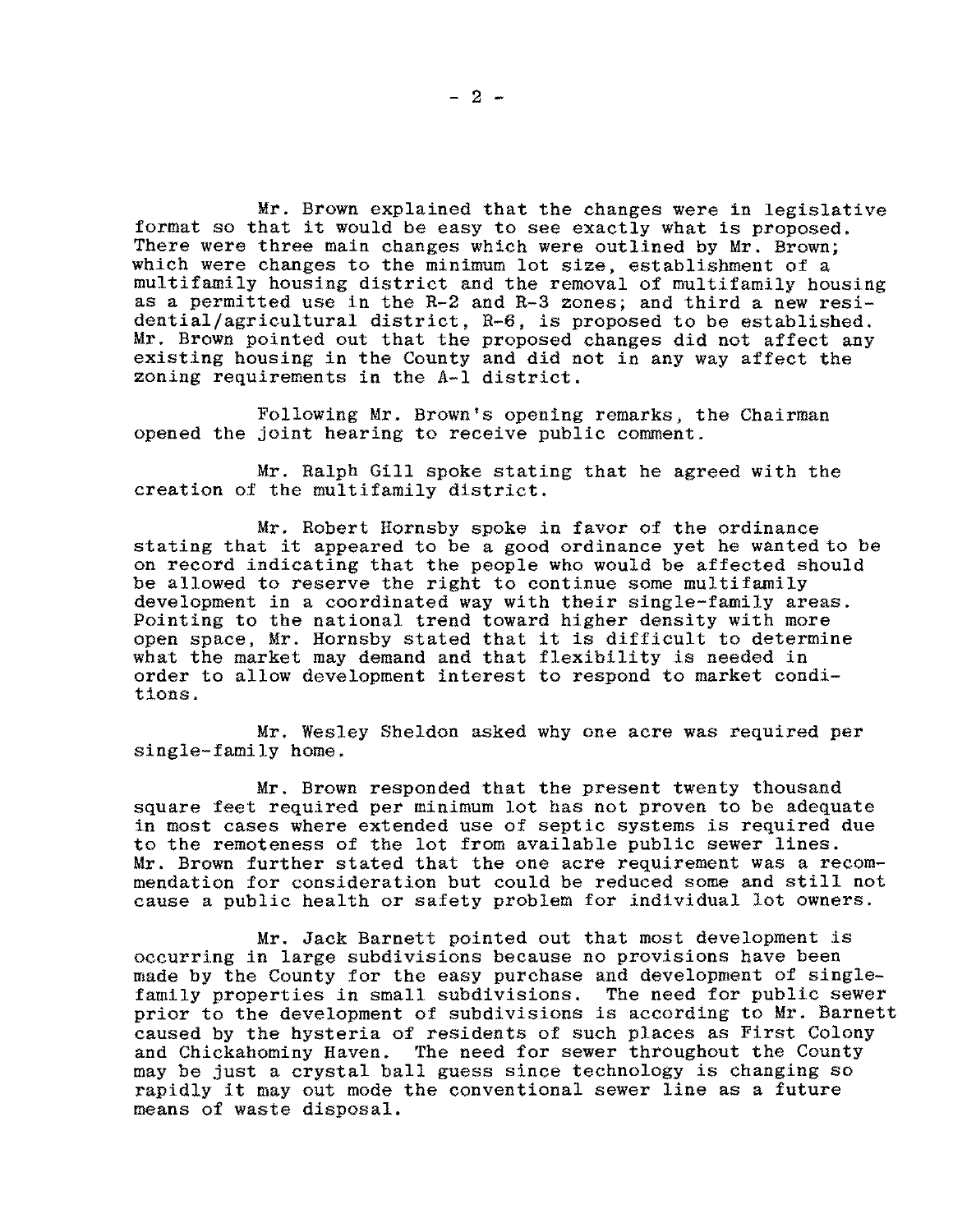Mr. Barnett further stated that population growth in the area is coming from in-migration and that people coming in cannot locate housing which is within their price range due to the restrictiveness of County regulations. Mr. Barnett asked that property be reassessed which is affected by the changes in the proposed ordinance.

Mr. Moneymaker spoke favorably about the proposed ordinance indicating that although he did not agree with it one-hundred percent he thought the approach had been very good. Indicating the need for public in-put into such proposals, Mr. Moneymaker requested that two public hearings be held on such subjects as zoning to allow the public time to digest and respond to text amendments.

Mr. Sheldon spoke agreeing with Mr. Moneymaker saying that he did not think many people knew that the proposed ordinance documents were available prior to the meeting.

Mr. Jim Carter likewise agreed with Mr. Sheldon indicating that he had sent one of his associates to the County office building and had gotten the wrong information. He suggested that instead of percolation tests it would be better to have a soil analysis report which would better resolve the developability of property such as some he had in mind which had clay soil and were located right on the James River.

Mr. Joe Terrell stated that the State would be testing the suitability of soil on each piece of property whether or not the County had an engineer test it before plans could be approved. Mr. Terrell also asked if in the R-2 zone four units could be put to the acre.

Mr. Brown responded that Mr. Terrell might have to rezone the property for his proposed multifamily use.

Mrs. Dee Brown commended the County for foreseeing the need for different zones.

Mr. Robert Hornsby speaking again stated that he felt there should be a separation of apartments and town houses and even town houses for sale but that all types of development should be able to be coordinated in close proximity to one another.

The Chairman closed the public hearing and indicated that all comments had been noted and would be considered.

Mr. Taylor asked to speak and stated that he was disappointed because most of the people who he felt were concerned were not present. Specifically. Mr. Taylor indicated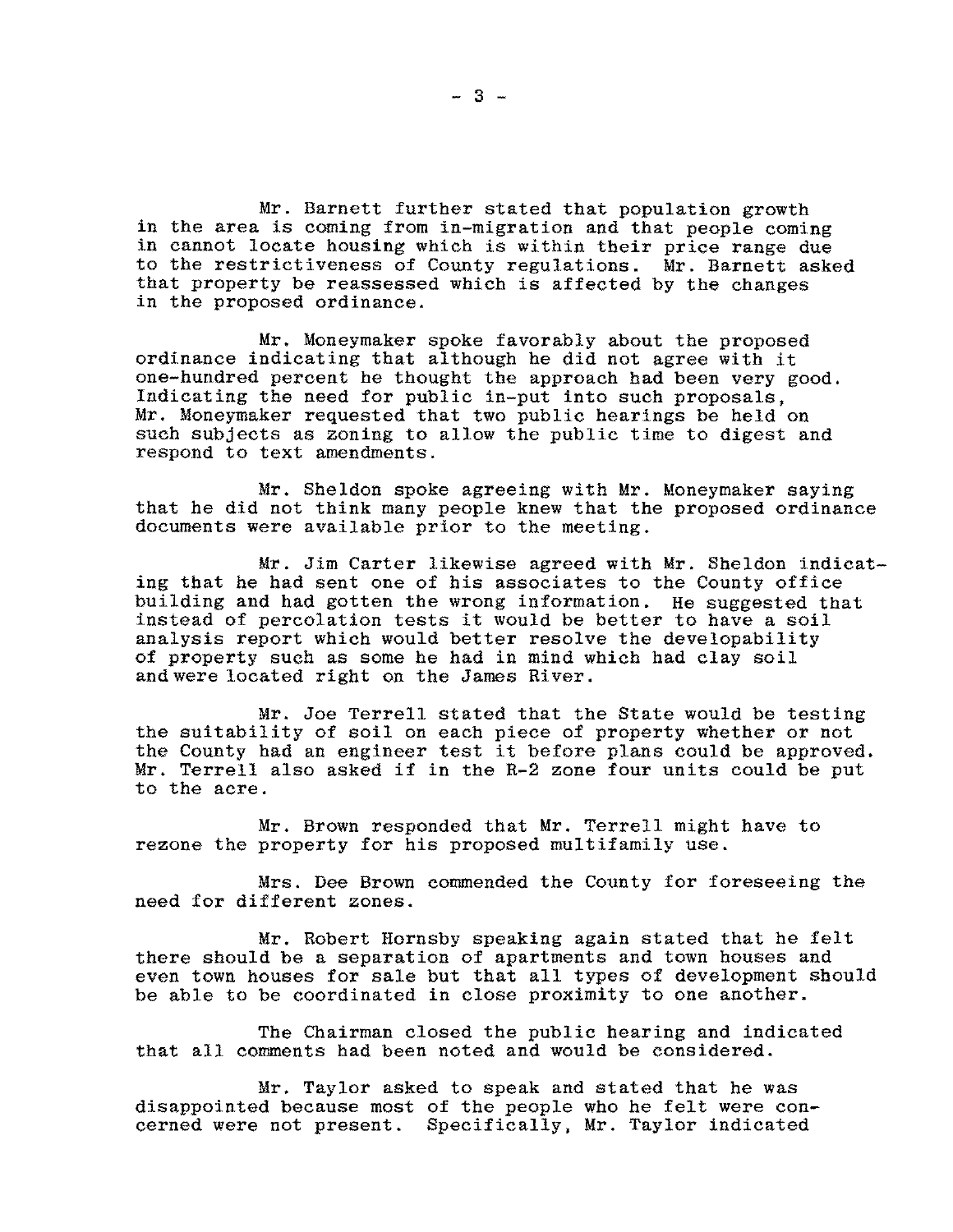that low income people who could acquire by gift or other means a parcel of one-quarter to one-half acre were going to be left out in the cold because they could not acquire one or two acres. out in the cord because they could not acquire one of two acress.<br>Mr. Taylor indicated that if he had had his way there would not have been a Planning Department and if he could he would fire everyone in it tomorrow.

Mr. Donaldson moved to recess the Board of Supervisors meeting until 3:30 P.M. Thursday, January 29th due to personnel matters that needed attention.

The Chairman by the roll call vote as indicated below recessed the Board's meeting and called for a five minute recess for the Planning Commission to reconvene in the Council Chambers.

| MEMBER | <b>VOTE</b> |
|--------|-------------|
|        |             |
|        |             |

| Abram Frink, Jr.   | Yea |
|--------------------|-----|
| John E. Donaldson  | Yea |
| Jack D. Edwards    | Yea |
| Stewart U. Taylor  | Yea |
| David W. Ware, Jr. | Yea |

# 3. MINUTES

Upon motion by Mr. Scruggs, seconded by Mr. Wright and passed unanimously the minutes of the meeting of December 16, 1975 and the special meeting of January 13, 1976 were approved as printed.

## 4. REPORT OF THE SITE PLAN REVIEW COMMITTEE

The Site Plan Review Committee report for January, 1976 was approved as follows:

## A. PENDING PRELIMINARY APPROVAL

- 1. 7-Eleven Store (Rt. 60E)<br>2. Revised Master Site Plan
- Revised Master Site Plan for Williamsburg Pottery Factory, Inc.

## B. PENDING FINAL APPROVAL

- 1. Conway Gardens Parking Lot Expansion (1/20/76)
- 2. American Road Motel (Rt. 60E) (10/21/75)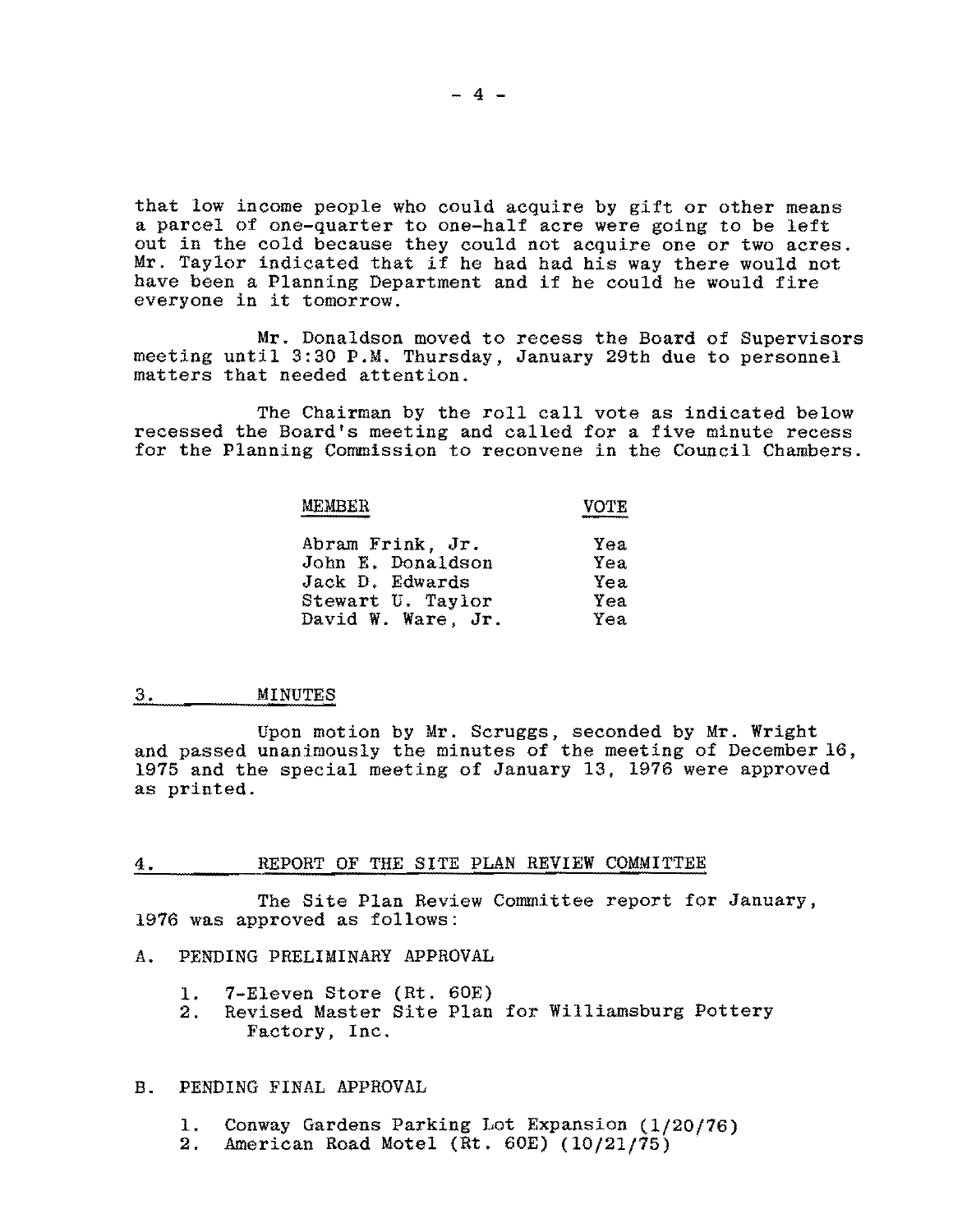- 3. Pine Song Apartments (Rt. 614) (8/19/75)<br>4. E & S Grocery (Larry's Marine Sales) (10
- 4. E & S Grocery (Larry's Marine Sales) (10/14/75)<br>5. Five Forks Motel (Rt. 5) (11/18/75)
- 5. Five Forks Motel (Rt. 5) (11/18/75)<br>6. Addition to Building 218 at Dow Bad
- Addition to Building 218 at Dow Badische Company (Rt. 60E) (11/18/75)
- 7. Norge Preschool Facility (Rt. 60W) (11/18/75)<br>8. Murphy Advertising & Printing Addition (Rt. 6
- Murphy Advertising & Printing Addition (Rt. 603) (11/18/75)
- 9. Toano Post Office (Rt. 60W) (11/25/75)

#### C. FINAL APPROVAL

- 1. Jamestown Square Shopping Center (Rt. 31) (12/18/75)<br>2. Busch Gardens, Phase 2. Administrative Area Expansion
- Busch Gardens, Phase 2, Administrative Area Expansion (12/24/75)
- 3. Busch Gardens, Phase 2, Oktoberfest (Rt. 60E) (12/15/75)<br>4. Peanut Shop (Rt. 60W) (1/22/76)
- 4. Peanut Shop (Rt. 60W) (1/22/76)<br>5. Patchwork Orange (Rt. 60W) (12/
- Patchwork Orange (Rt.  $60W$ ) (12/12/75)

#### 5. SUBDIVISION REVIEW COMMITTEE REPORT

1976 was approved as follows: The Subdivision Review Committee Report for January,

#### A. PENDING PRELIMINARY APPROVAL

- 1. No. S-40-75. An application of Barry I. Epstein on behalf of G.M.B. Corporation for preliminary plat approval of a subdivision of 32 acres into 50 lots. Subdivision is to be known and recorded as: Toano Acres. Subject property is located on Rt. 60 -Toano, Virginia, Stonehouse District and is further identified as parcel 113 on James City Real Estate Tax Map 8.
- 2. No. S-41-75. An application of Deward M. Martin & Associates, Inc on behalf of SAM of Virginia, Inc., for preliminary plat approval of a subdivision of 3.15 acres into 8 lots. Subdivision is to be known and recorded as: Old Stage Manor-Section 3. Subject property is located on Rt. 603 adjacent to and north of Old Stage Manor - Sections 1 and 2 and is further identified as part of parcel 1 on James City Real Estate Tax Map 21.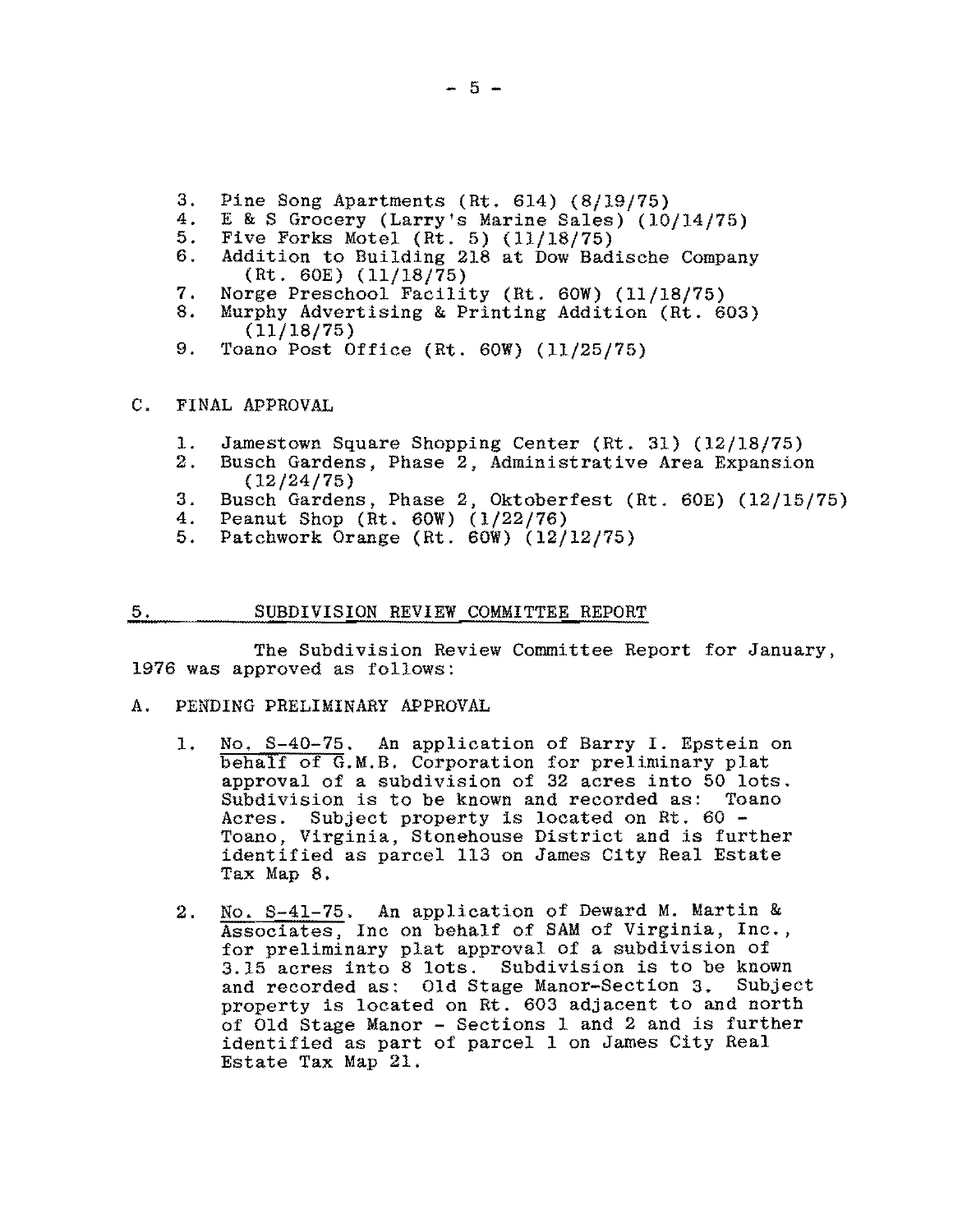# B. PRELIMINARY APPROVAL

- 1. No. S-2-76. An application of V. M. Geddy, Jr., on behalf of Richwood Investors for preliminary plat approval of a subdivision of 3.66 acres into 2 lots from a parcel containing 16.675 acres. Subdivision is to be known and recorded as: Roy E. and Helen M. Mathias property. Subject property is located 500 feet from west side of U.S. Rt. 60 behind Days Inn, and is further identified as part of parcel 66 on James City Real Estate Tax Map 21.
- 2. No. S-3-76. An application of Thomas T. Atkins, Jr., for preliminary plat approval of a subdivision of 22.7859 acres into 3 parcels with a combining of .5789 acre with an adjacent parcel presently owned by Thomas T. Atkins, Jr. (4.46 acre presently). Subdivision is to be known and recorded as; Standing in the name of Thomas T. Atkins, Jr. Subject property is located on Rt. 608 and is further identified as lot 3 and 4 on James City Real Estate Tax Map 9.
- 3. No. S-4-76. An application of Howard Clayton on behalf of Hazelwood & Clayton for preliminary sketch approval of a subdivision of 4.68 acres into 7 lots. Subdivision is to be known and recorded as:<br>Hill. Subject property is located west and Subject property is located west and east side of Rt. 608, approximately 1,000 feet north of intersection with Rt. 168. (Rt. 608 has been renumbered but new number does not appear on maps) and is further identified as part of lot 122 on James City Real Estate Tax Map 8.
- 4. No. S-5-76. An application of William C. Babcock for preliminary plat approval of a subdivision for 1 building lot from a tract containing  $7.447$  acres. is to be known and recorded as: Property of Rodney and Joan B. Seal. Subject property is located one-half mile south of Rt. 5 on the east side of Rt. 615 and is further as lot 65 on James City Real Estate Map 31.
- 5. No. S-9-76. An application of Joe Phillips, Esquire, on behalf of Owners, Jockey's Neck Farm, for preliminary plat approval of a subdivision of 177.8 acres for the purpose of Deed of Trust release to Walter C. Cottrell, Purchaser. Subject property is located off Lake Powell Road.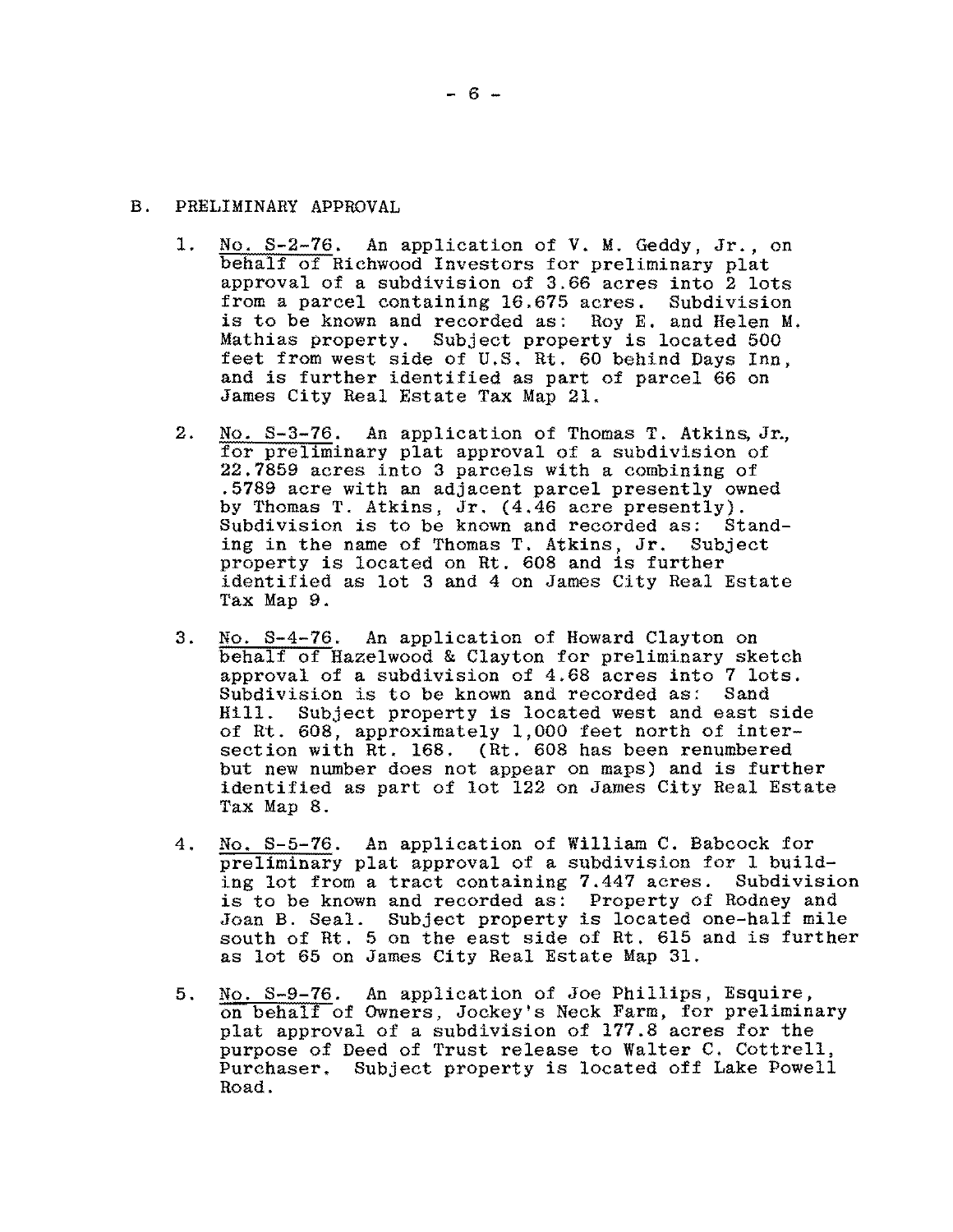- 6. No. S-10-76. An application of Howard Clayton on behalf of F. D. Taliaferro for preliminary plat approval of a subdivision of 3.651 acres into 2 lots of 0.887 acres and 2.764 acres. Subdivision is to be known and recorded as: Lightfoot Center. Subject property is located on east side of Rt. 60, approximately 700 feet north of Rt. 646 and is further identified as parcel 87 on James City Real Estate Tax Map 15.
- 6. SUBDIVISION CASE NO. S-2-76. AN APPLICATION OF V. M. Geddy, Jr. on behalf of Richwood Investors for preliminary plat approval of a subdivision of 3.66 acres into 2 lots from a parcel containing 16.675 acres. Subdivision is to be known and recorded as: Roy E. and Helen M. Mathias property. Subject property is located 500 feet from west side of Rt. 60 behind the Days Inn and is further identified as part of parcel 66 on James City Real Estate Tax Map 21. An exception is requested from the requirements of Section 17-35 of the Subdivision Ordinance in view of the fact that a hard surface road from Rt. 60 now serves this property.

Mr. Covey presented the recommendation of the Subdivision Review Committee as follows from his memorandum of January 22, 1976:

"At its meeting January 21, 1976, the Committee reviewed the application of Mr. Geddy on behalf of Richwood Investors for an exception and subdivision approval of property contained in the old Pitts Farm off Rt. 60W behind Days Inn. The request involves the subdivision of two parcels which would not have frontage along a State approved street. Section 17-22 of the County Code and by reference to the definition of street in Section 17-2 all lots are required to have frontage on a State approved street.

The applicant has requested an exception from the provisions of Section 17-35, Streets - Construction Requirements. The requested exception does not address the question of public streets but rather the construction standards prescribed for public streets. Possibly the applicant meant to refer to Section 17-22 also since the plat makes no provision for dedication of a street right-of-way. The application stated the existing road which serves the property from Rt. 60W was recently paved. Field inspections revealed that the road surface is 20 feet wide with a topping of approximately two inches of asphalt; base<br>material was not determined since no borings were made. The material was not determined since no borings were made. road is approximately centered in a 50-foot wide strip of property extending 500 feet from Rt. 60. Also served by the road are two parcels at the American Road Museum and the parcel the road is on which is approximately twelve acres.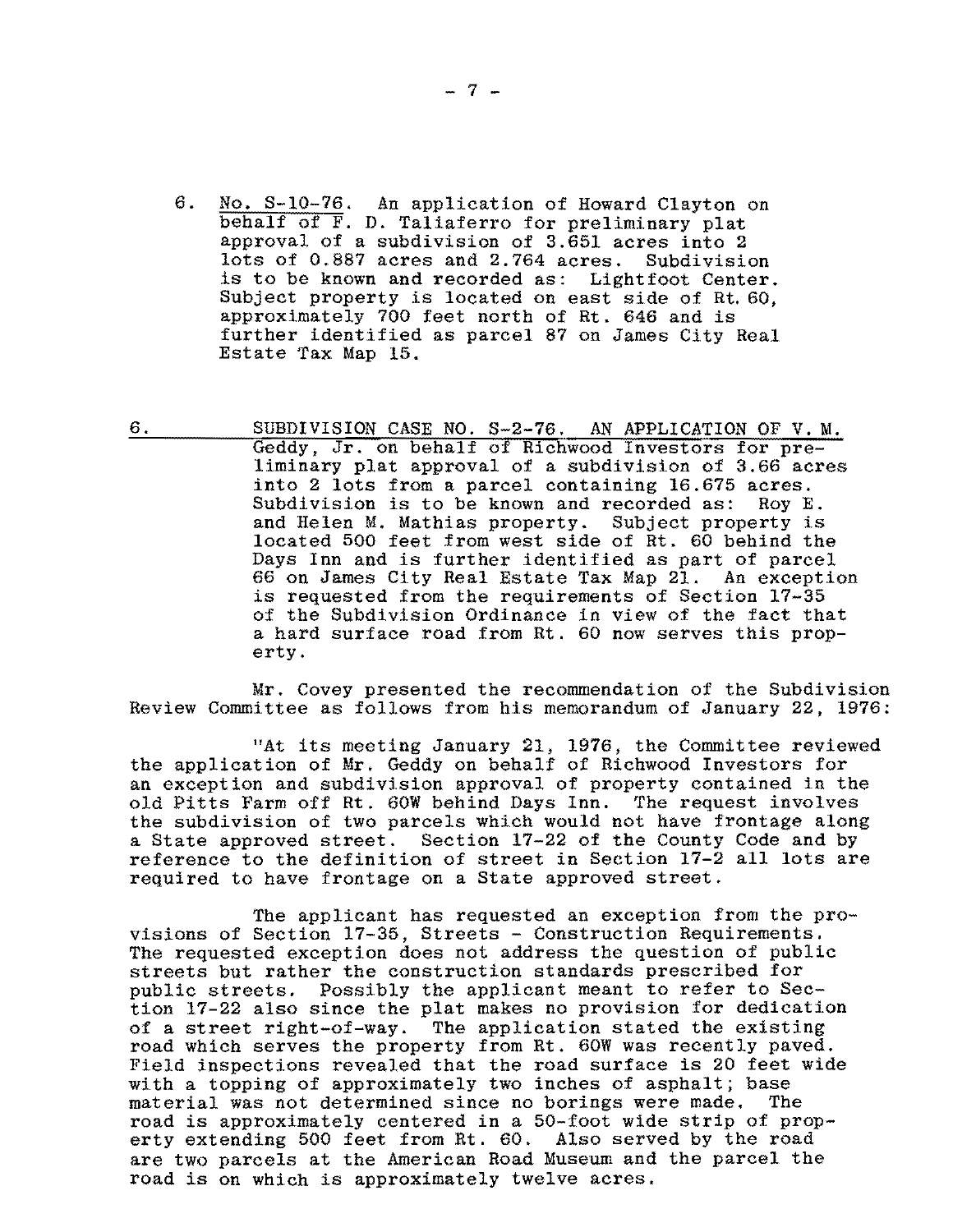The Committee deliberated over the staff recommendation that the applicant be allowed to subdivide the two parcels in question with the exception being granted subject to an agreement that no further subdividing would be allowed without making<br>the road public and conform therefore to State standards. Two the road public and conform therefore to State standards. of the members of the Committee, Messrs. Scruggs and Minkins, recalled, however, that when the subdivision for Days Inn was permitted it was a Commission position that there were to be no further subdivisions without construction of a State approved road. The staff had researched the minute book but found that The staff had researched the minute book but found that nothing was entered into the record of either of the two meetings at which the Days Inn transfer was discussed.

## COMMITTEE'S RECOMMENDATION

After exploring several avenues of possible approval the following recommendation was moved by Mr. Minkins, seconded by Mr. Turner and passed unanimously.

The Committee hereby recommends that:

1. The Commission require the dedication of 50 feet of right-of-way from Rt. 60 extending to the southwest corner of parcel No.1; and

2. That within the right-of-way a State approved road be constructed or bonds given by the subdivider assuring construction and inclusion into the State system; and

3. The exception not be granted because the exception requested was not justified in the application by the applicant under the procedures for consideration of an excepttion as prescribed in Section 17-45 of the Code."

Following the report of the Subdivision Review Committee, Mr. Geddy was recognized to speak on behalf of the applicant. Mr. Geddy offered a letter which read as follows:

"January 27, 1976

Planning Commission of James City County Williamsburg, Virginia 23185

RE: Richwood Investors

Gentlemen:

You have before you for consideration an application by Richwood Investors for an exception to the Subdivision Ordinance in order to permit the sale of two parcels of land behind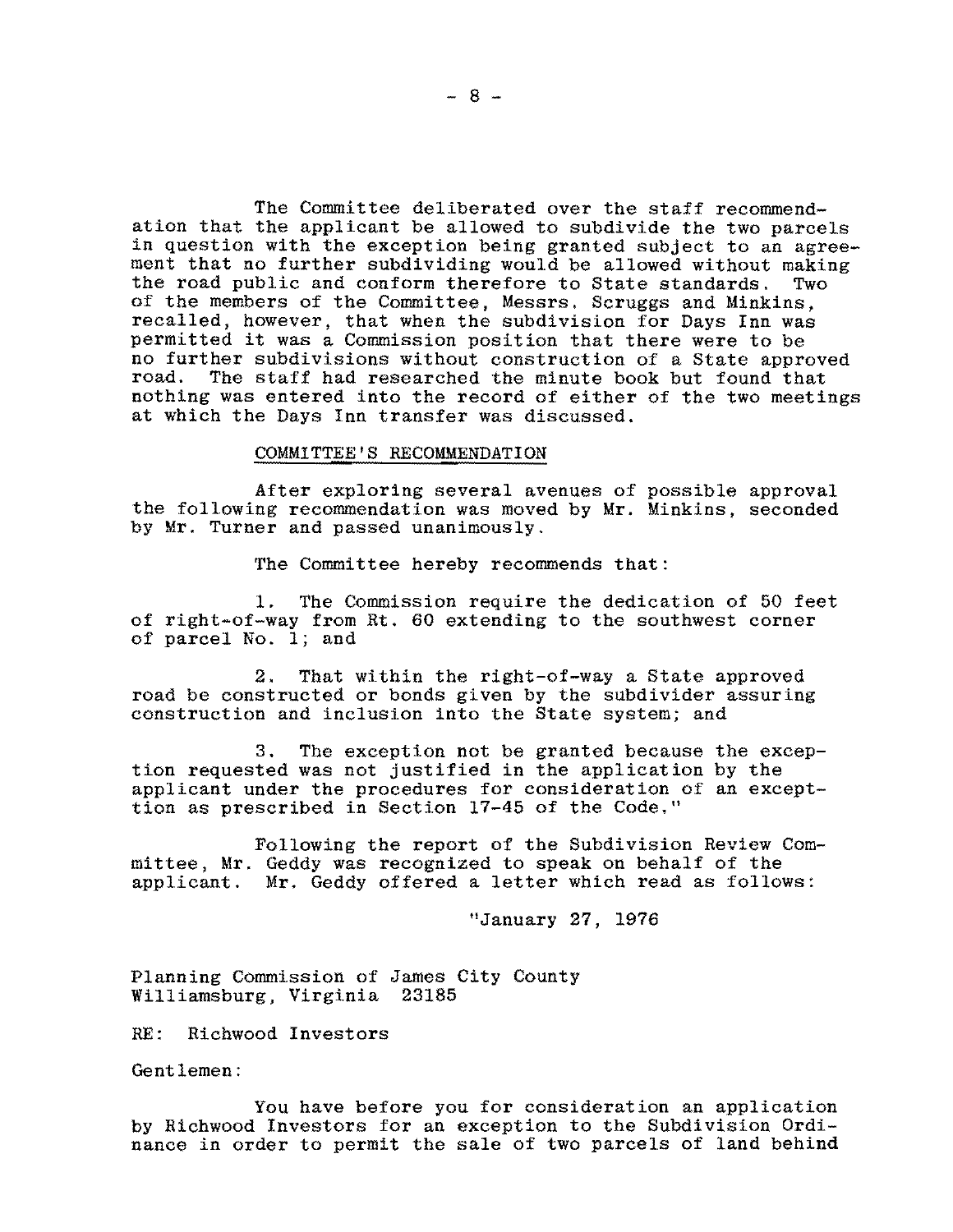Days Inn on the westerly side of U. S. Route 60 in James City County. Access to this property is provided through a 50-foot right-of-way from U. S. Route 60 which has recently been paved by my clients. My clients also own other property served by this right-of-way lying to the west of the two lots which are the subject of the application before you.

My purpose in writing is to give the Planning Commission a firm commitment, in the event this exception is granted, that my clients:

1. Will dedicate the 50-foot right-of-way to the public, and

2. Will construct or cause to be constructed a State approved road from U. S. Route 60 to their remaining property should they (i) construct any new improvements on their remaining property, or (ii) sell any portion of the remaining property.

For the reasons which I have presented to you orally, it would appear that an exception is proper in this case and that such an exception would establish no precedent which might cause future embarrassment to the Planning Commission. I, therefore, respectfully request that such an exception be granted as requested in the application.

Very truly yours,

(Signature)

V. M. Geddy, Jr."

Following the presentation of his letter, Mr. Geddy stated that Mr. Rogers who had made previous representations to the Commission concerning the further development of the property was really in no position to make representations and promise the construction of a road prior to the development of additional property. Mr. Geddy mentioned that Mr. Rogers had, in fact, defaulted on his agreement to purchase property from Richwood Investors. Richwood Investors subsequently foreclosed on the property part of which is in question with the proposed subdivision.

Mr. Scruggs raised concern regarding parcel one of the proposed subdivision indicating that it would be transferred without proper access should Mr. Mathias exercise his option to purchase the 1.08 acres from Richwood Investors. Following discussion by the members of the Commission to this point, Mr. Geddy on behalf of his client agreed that parcel one would not be conveyed to any other party without the dedication and construction of a State approved road should Mr. Mathias not exercise his option to purchase parcel one.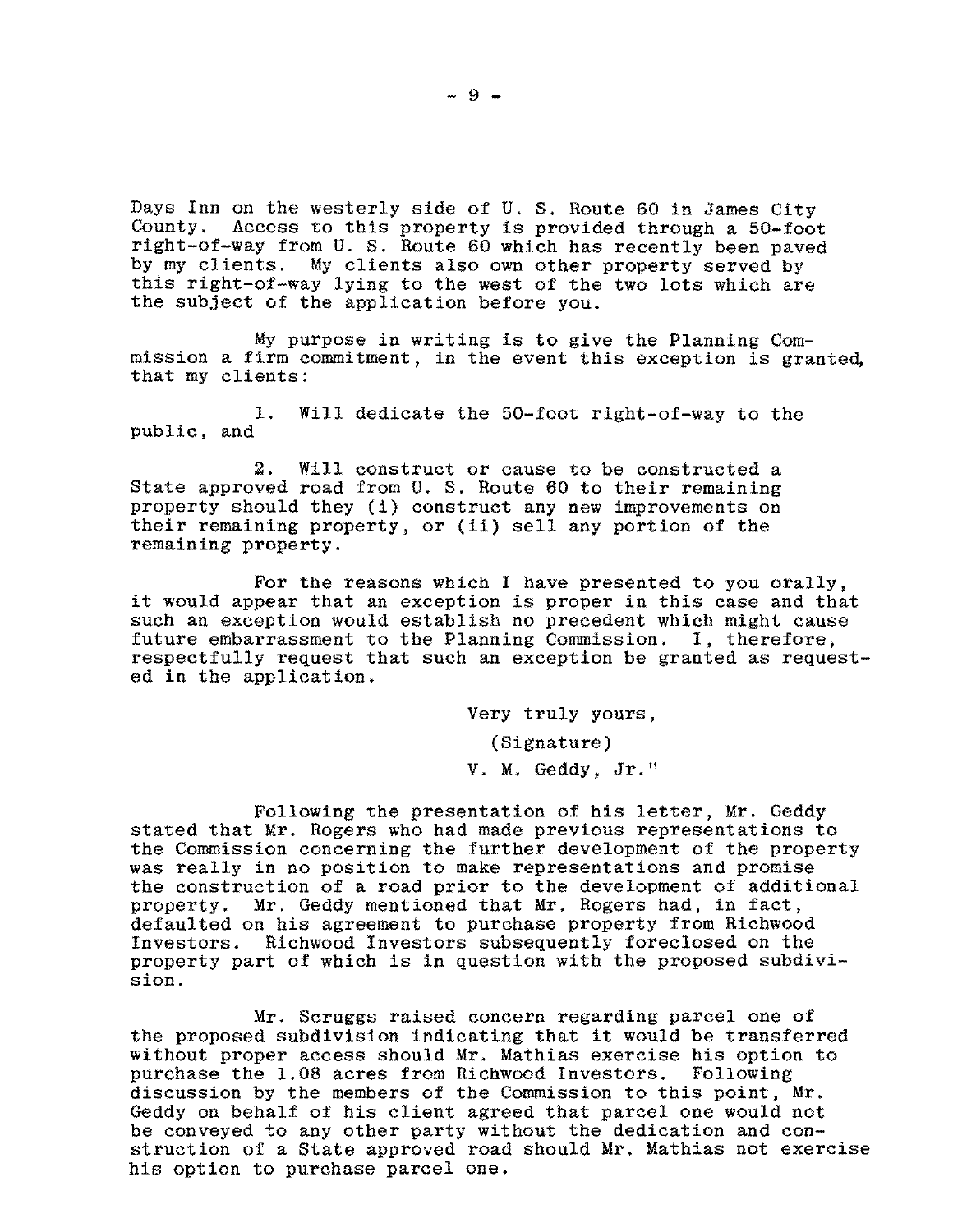The Chairman requested Mr. Geddy to make this later commitment in writing as a supplement to his January 27th letter and requested Mr. Covey to upon receipt of the letter place it in the subdivision case file for future reference.

Based upon the commitment expressed by Mr. Geddy, Mr. Scruggs moved, seconded by Mr. Minkins and passed unanimously Case No. S-2-76 is hereby approved with the requested exception and the clear understanding that no future subdivision will occur without the construction and dedication of a State approved public road.

7. CONSIDERATION OF A DATE FOR A PUBLIC HEARING OF CASE No. Z-1-76. An application of Eddie Williams on behalf of John W. Halcomb for rezoning of a lot from R-3 to B-1. Subject property is located at the intersection of Rt. 60 and Rt. 648 in Grove and is further identified as parcel lA double circle 3 on James City Real Estate Tax Map 34B.

Upon motion by Mr. Wright, seconded by Mr. Minkins and passed unanimously Case No. Z-1-76 is hereby set for a public hearing on February 24, 1976.

8. CONSIDERATION OF A DATE FOR A PUBLIC HEARING OF AN Ordinance to amend and reordain Chapter 17, Subdivisions, of the Code of the County of James City.

The Chairman recognized Mr. Brown to speak concerning the proposed changes.

Mr. Brown recommended the deferring of the matter until certain changes can be incorporated and an additional worksession could be held.

Upon motion by Mr. Mepham, seconded by Mr. Scruggs and passed unanimously the date of February 10, 1976 is hereby established as a special worksession for the consideration of subdivision and zoning amendments.

### 9. MISCELLANEOUS BUSINESS

The Chairman recognized Mr. Covey who presented a request for a special exception from Christian Services Cemeteries for the transfer of property to Hickory Neck Church, Case No. S-22-74.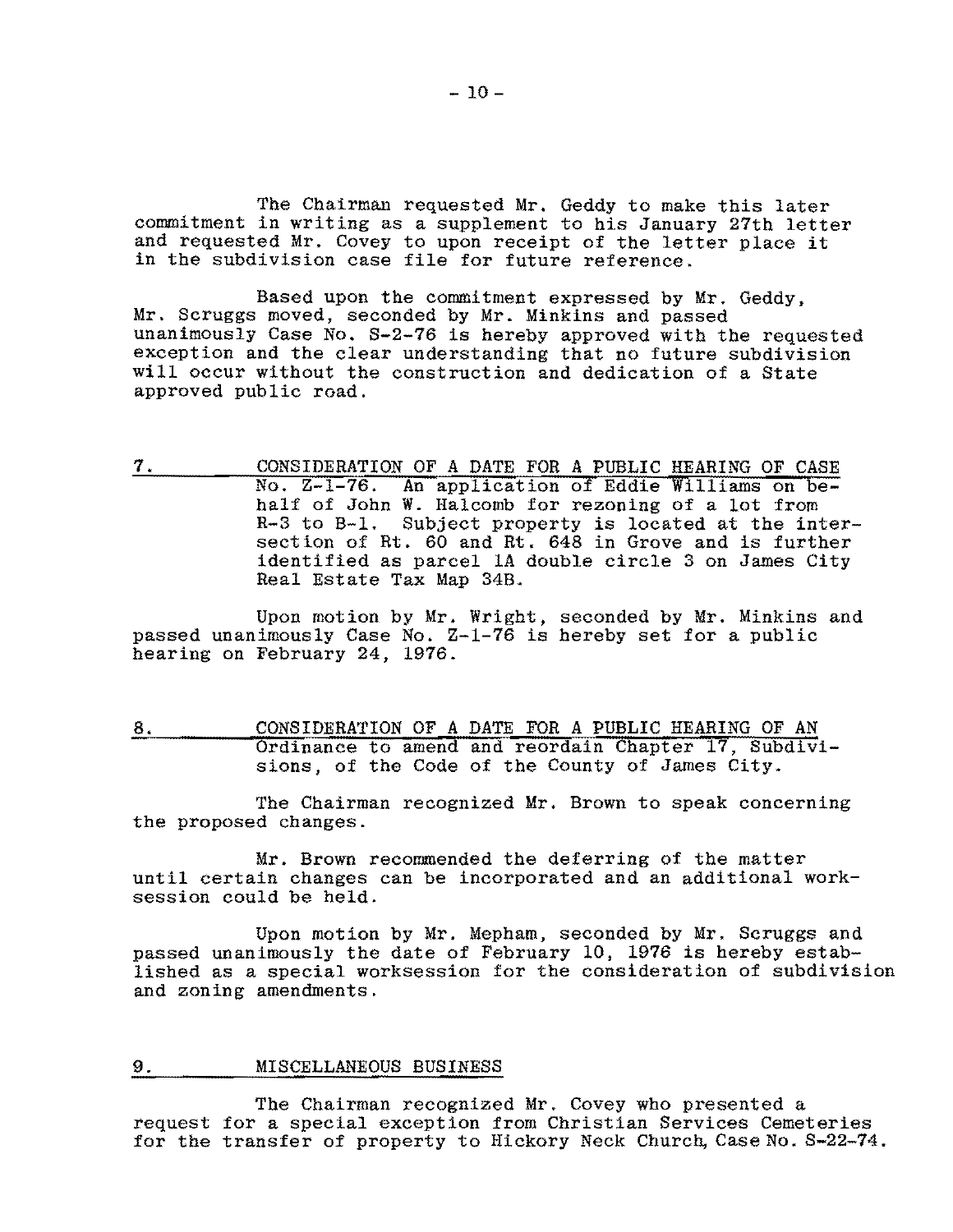Mr. Covey presented a letter addressed to the Chairman from George Hankins, President of Christian Services Cemeteries, Inc., requesting on behalf of the Corporation an exception to the Subdivision Ordinance which would allow the retaining of a road frontage of only 55.44 feet on U.S. Rt. 60 for access to the Christian Services Cemeteries property while subdividing adjacent property as a deed of gift for Hickory Neck Church. The frontage for Hickory Neck Church would be 120 feet.

The request was found to be consistent with the Commission's proposal and previous policy concerning entrances, therefore, upon motion by Mr. Scruggs, seconded by Mr. Bryant and passed unanimously Case No. S-22-74 is hereby approved with the requested exception.

### 10. REQUEST FROM COMMISSION MEMBERS

Mr. Minkins again mentioned the Rt. 60E traffic problems from Windy Hills, approximately three miles west. Mr. Minkins stated that the shoulders of the road were in terrible condition, no lighting facilities are along the road and that children in the area that bike and walk are in danger.

Mr. Mepham stated that the State Highway Department is often working on the shoulders but does not seem to do a sufficient job to be of value to the neighborhood. In addition, he pointed out that peak traffic on the road often coincides with the movement of school buses through the area.

Mr. Wright mentioned again as did Mr. Mepham that the light sequence at Anheuser-Busch's traffic signals are too quick to turn red which may have been the reason for a recent accident.

Mr. Scruggs opened discussion on the subject of adding forest land into the Land Use Assessment Ordinance of the County indicating that 68 percent of the County is in forest land and these people are primarily small interest who need relief.

Mr. Donaldson indicated that if the tax burden were to be lifted from those owning forest lands it would be shifted to those in the urban areas. He indicated strong feelings that wealth in anyplace in the County should be taxed equally.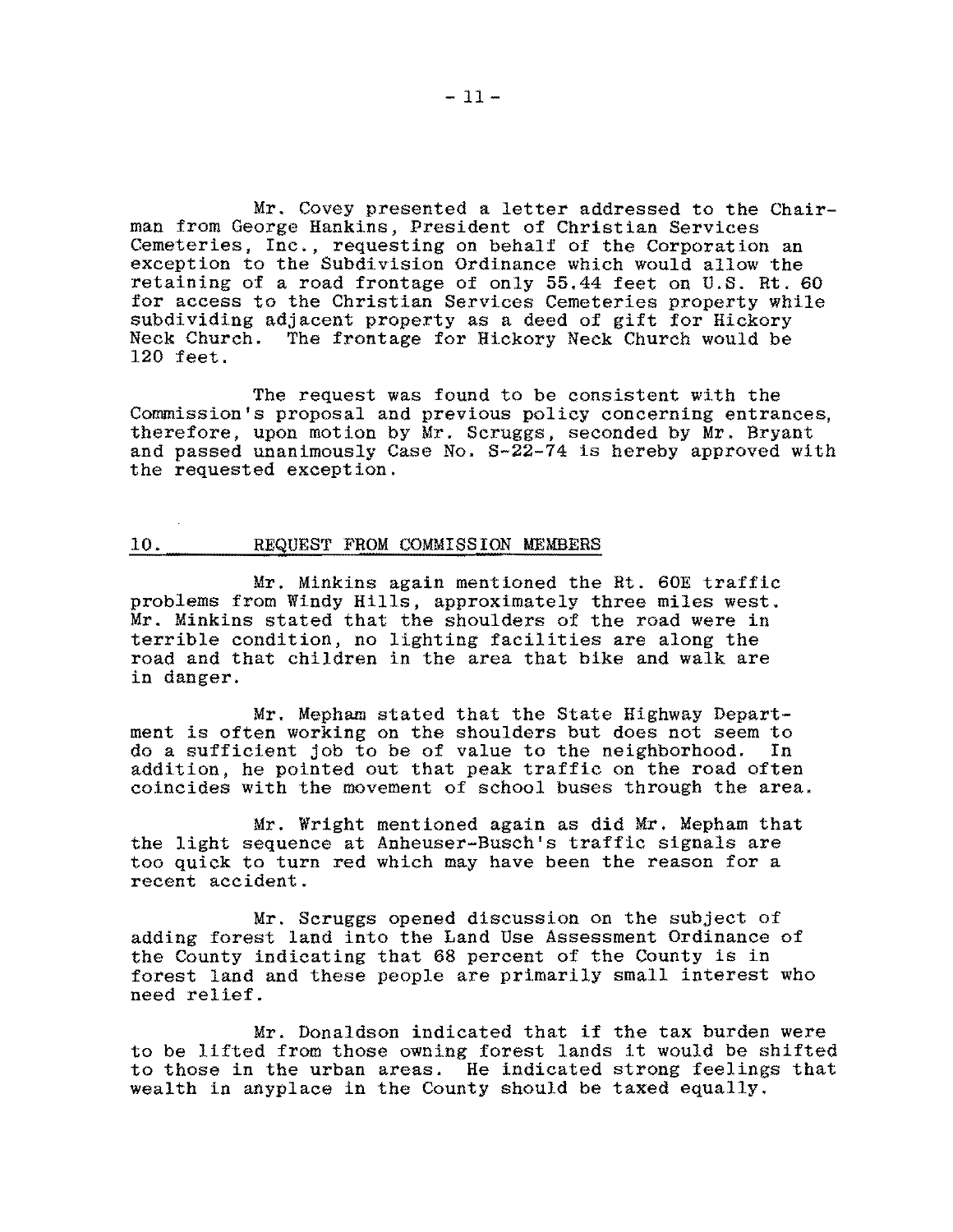Mr. Bryant requested the Commission to explore the taxation question because 8,000 to 10,000 acres out of the 96,000 qualified last year for the land use assessment tax.

Mr. Brown indicated that while it is difficult to separate the speculators from the true timber growers it is desirable to give the question consideration possibly in the agricultural zone revisions.

Mr. White suggested consideration be given to the thirty years required for a seedling to become merchantable timber and that the law be drafted as a separate tax law if necessary to provide for purely timber operations.

# 11. ADJOURNMENT

Upon motion by Mr. Wright, seconded by Mr. Minkins the meeting was recessed to reconvene at 7:30 P.M. in the Courthouse on February 10, 1976.

 $\overline{\mathtt{ecretary}}$ 

**Chairman**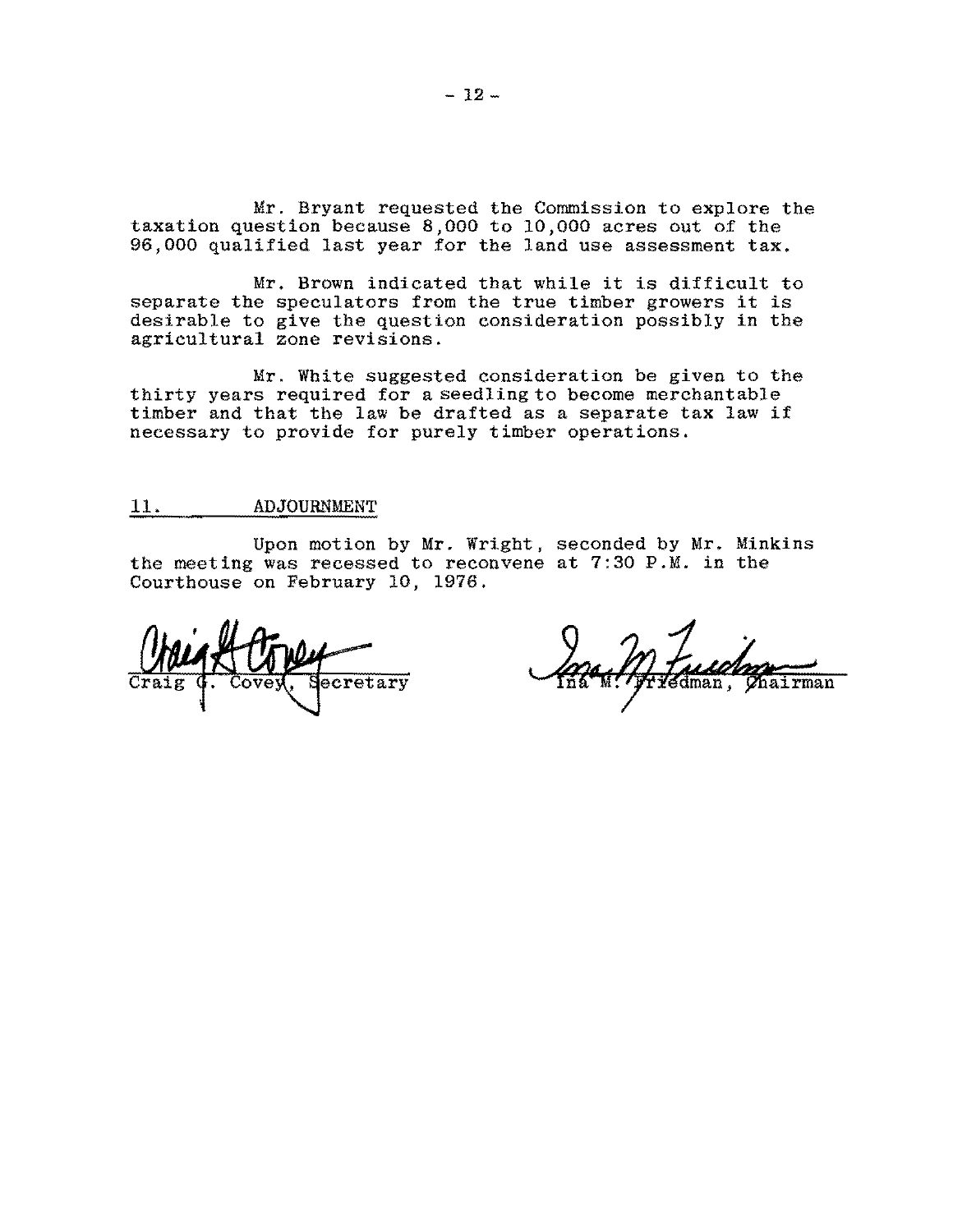$1 - 27 - 76$ 

# SUBDIVISION REVIEW COMMITTEE REPORT

## January 1976

## A. PENDING PRELIMINARY APPROVAL

- **1.**  No. 5-40-75. An application of Barry **I.** Epstein on behalf of G.M.B. Corp. for preliminary plat approval of a subdivision of 32 acres into 50 lots. Subdivision is to be known and recorded as: Toano Acres. Subject property is located on Rt. 60 - Toano, Virginia, Stonehouse District and is further identified as parcel 113 on James City Real Estate Tax Map 8.
- 2. No. 5-41-75. An application of Deward M. Martin & Associates, Inc. on behalf of SAM of Virginia, Inc., for preliminary plat approval of a subdivision of 3.15 acres into 8 lots. Subdivision is to be known and recorded as: Old Stage Manor - Section 3. Subject property is located on Rt. 603 (Mooretown Road) adjacent to and north of 01d Stage Manor  $-$  Section 1 and 2 and is further identified as part of parcel 1 on James City Real Estate Tax Map 21.
- B. PRELIMINARY APPROVAL
	- 1. No. S-2-76. An application of V. M. Geddy, Jr. on behalf of Richwood Investors, for preliminary plat approval of a subdivision of 3.66 acres into 2 lots from a parcel containing 16.675 acres. Subdivision is to be known and recorded as: Roy E. and Helen M. Mathias property. Subject property is located 500 feet from west side of U. S. Route 60 behind Days Inn, and is further identified as part of parcel 66 on James City Real Estate Tax Hap 21.
	- 2. No. 5-3-76. An application of Thomas T. Atkins, Jr., for preliminary plat approval of a subdivision of 22.7859 acres into 3 parcels with a combining of .5789 acre with an adjacent parc $\epsilon$ l presently owned by Thomas T. Atkins, Jr. (4.46 ac presently). Subdivision is to be known and recorded as: Standing in the name of Thomas T. Atkins, Jr. Subject property is located on Rt. 608, Stonehouse District, and is fUrther identified as lot 3 and 4 on James City Real Estate Tax Map 9.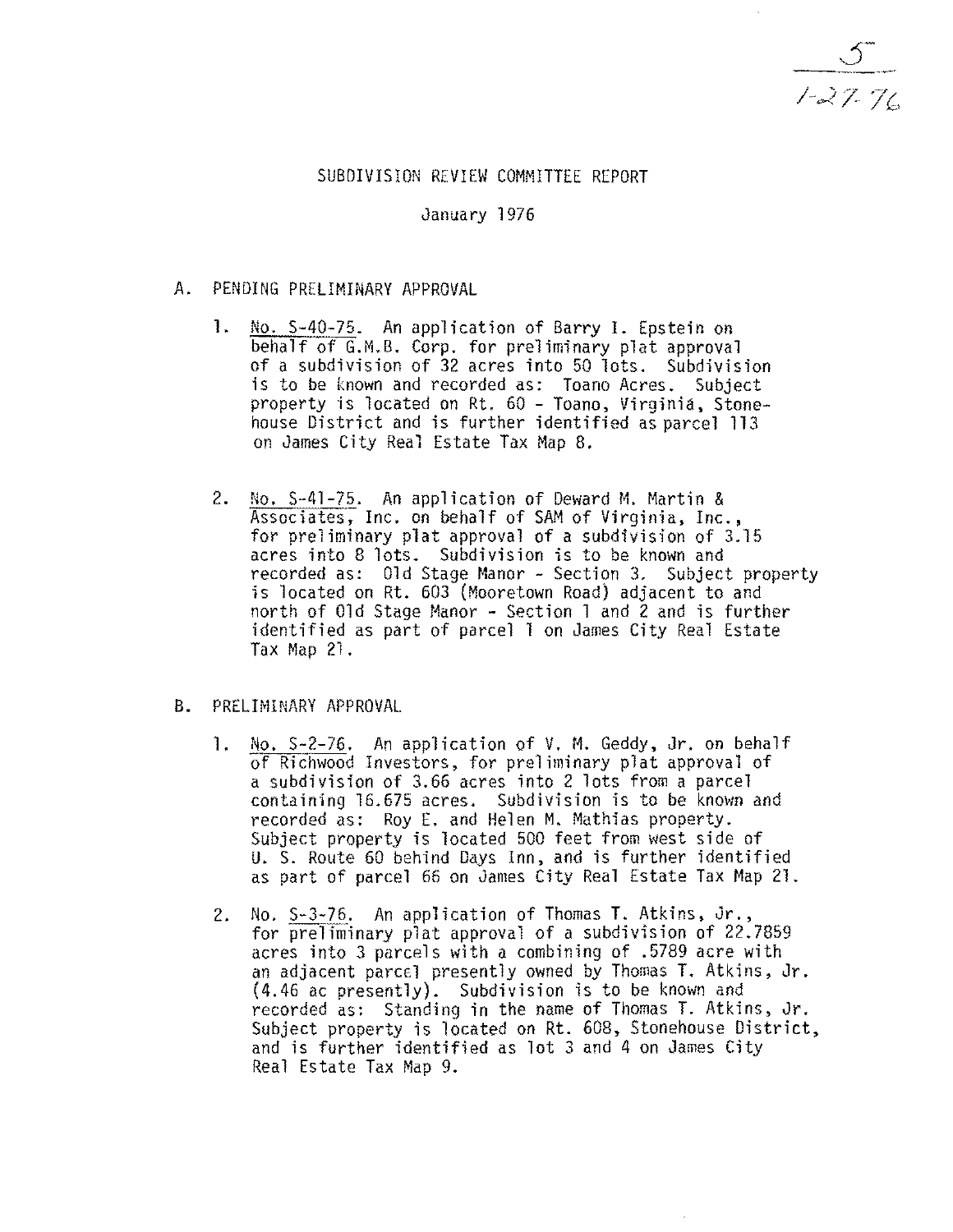SUBDIVISION REVIEW COMMITTEE REPORT Page 2

- B. PRELIMINARY APPROVAL (Continued)
	- 3. No. S-4-76. An application of Howard Clayton on<br>behalf of Hazelwood & Clayton, for preliminary sketch approval of a subdivision of  $4.68$  acres into 7 lots. Subdivision is to be known and recorded as: Sand Hill. Subject property is located west and east side of Rt. 608, approximately 1,000 ft. north of intersection with Rt. 168 (Rt. 608 has been renumbered but new number does not appear on maps) and is further identified as part of lot 122 on James City Real Estate Tax Map 8.
	- 4. No. S-5-76. An application of William C. Babcock for preliminary plat approval of a subdivision for one building lot from a tract containing 7.447 acres. Subdivision is to be known and recorded as: Property of Rodney and Joan B. Seal. Subject property is located 1/2 mile south of Route 5 on the east side of Route 615 and is further identified as lot 65 on James City Real Estate Map 31.
	- 5. No. S-9-76. An application of Joe Phillips, Esquire, on behalf of Owners, Jockey's Neck Farm, for preliminary plat approval of subdivision of 177.8 acres for the purpose of Deed of Trust release to Walter C. Cottrell, Purchaser. Subject property is located off Lake Powell Road.
	- 6. No. S-10-76. An application of Howard V. Clayton on behalf of F. D. Taliaferro for preliminary plat approval of subdivision of 3.651 acres into 2 lots of 0.887 acres and 2.764 acres. Subdivision is to be known and recorded as: Lightfoot Center. Subject property is located on east side of Rt. 60, approximately 700' north of Rt. 646, and is further identified as parcel 87 on James City Real Estate Tax Map 15.